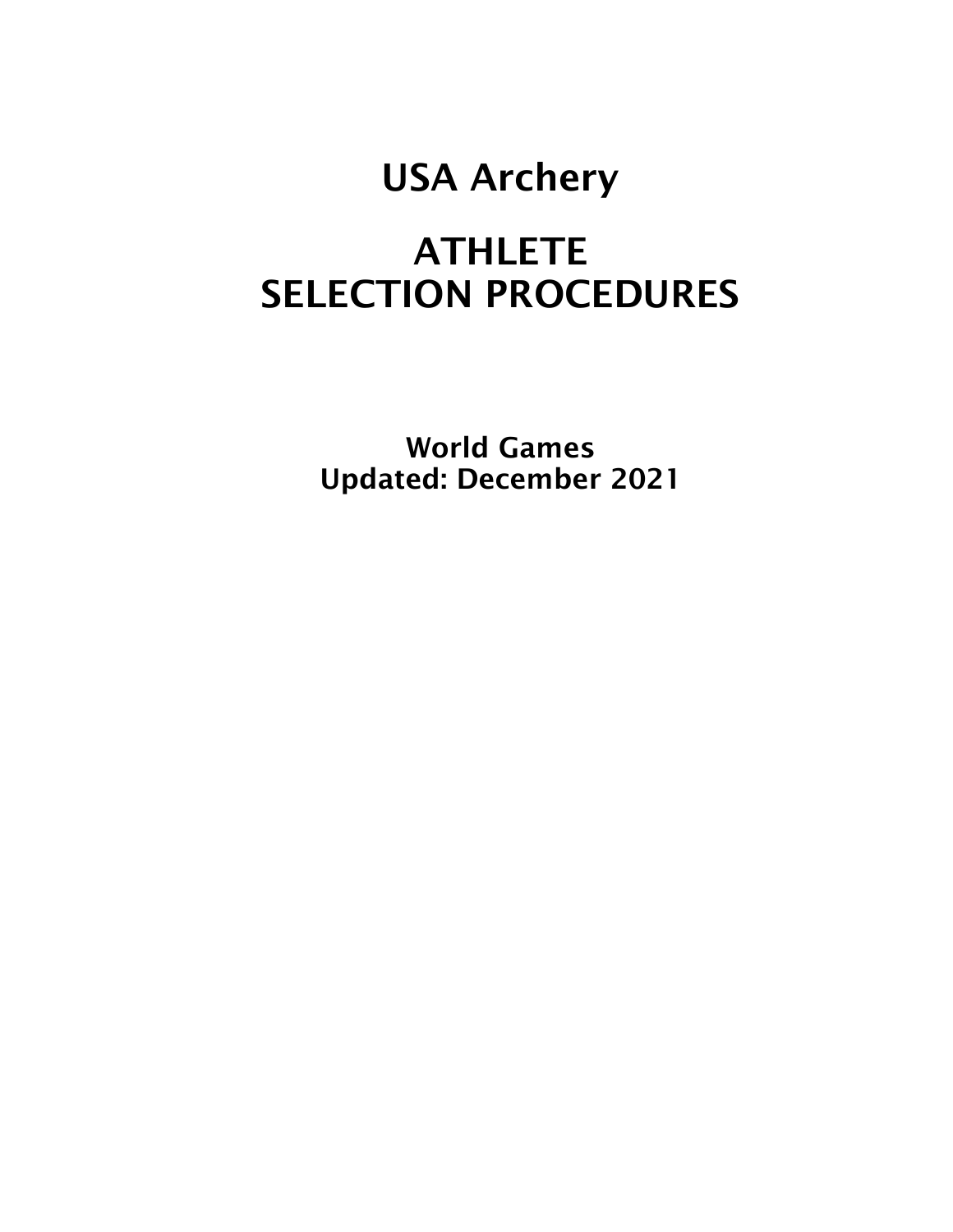# ATHLETE SELECTION PROCEDURES World Games

## 1. SELECTION SYSTEM

- 1.1 In order to be eligible for nomination to the World Games Team, athletes must meet the following criteria:
	- 1.1.1 Nationality/Passport requirements:
		- i. To be eligible to participate as a member of a National Team in International Events, an athlete shall have a valid passport from the country of which he is a National Team Member and shall not have represented any other Member Association as a National Team Member for at least one year before the date of the competition.
		- ii.If an athlete wants to compete for a National Team other than the one for which they hold a valid passport, they shall have resided in the new country for at least one year before the date of the competition and shall have the written permission of the Member Association, if any, of the country from which they have a valid passport. An athlete who has changed their nationality, or acquired a new nationality, will need to notify World Archery of the change before they compete internationally representing USA and may not represent the National Team of USA until one year after such a change or acquisition.
		- iii. An athlete who has a valid passport of two or more countries at the same time may represent either of them, as they choose. They shall, however, meet the conditions laid down in i. and ii. above.
		- iv. Athletes are not eligible to compete in World Archery events if they do not meet the requirements laid down above per World Archery rules pertaining to change of National Teams."
	- 1.1.2 Other requirements (if any):
		- Athlete must be a member in good standing of USA Archery.
		- Athlete must have met any required minimum scores set by USA Archery or World Archery, if applicable.
		- Any athlete age 18+ will be required to complete a USA Archery background screen
		- Any athlete age 18+ as of the last day of the event will be required to complete the U.S. Center for SafeSport's online training.
		- Athlete must meet all other requirements and deadlines set forth by the local organizing committee to include registration for the Long List by March 31, 2022.
	- 1.1.3 Trials Event Registration:
		- Athletes in all divisions will need to register for the trials event in the appropriate age class and division by registration deadline prior to the start of the event.

# 2. REMOVAL OF ATHLETES

- 2.1 An athlete who is to be nominated to the Team by USA Archery may be removed as a nominee for any of the following reasons, as determined by USA Archery:
	- 2.1.1 Voluntary withdrawal. Athlete must submit a written letter to USA Archery's CEO.
	- 2.1.2 Injury or illness as certified by a physician (or medical staff) approved by USA Archery. If an athlete refuses verification of their illness or injury by a physician (or medical staff) approved by USA Archery, their injury will be assumed to be disabling and they may be removed.
	- 2.1.3 Violation of USA Archery's Code of Conduct, Anti-Doping Drugs and Alcohol Policy, Sportspersonlike Conduct Policy, SafeSport Policy and Background Screen Criteria and Review Policy, Minor Athlete Abuse and Prevention Policy, Code of Ethics or other USA Archery policies and procedures located at www.usarchery.org.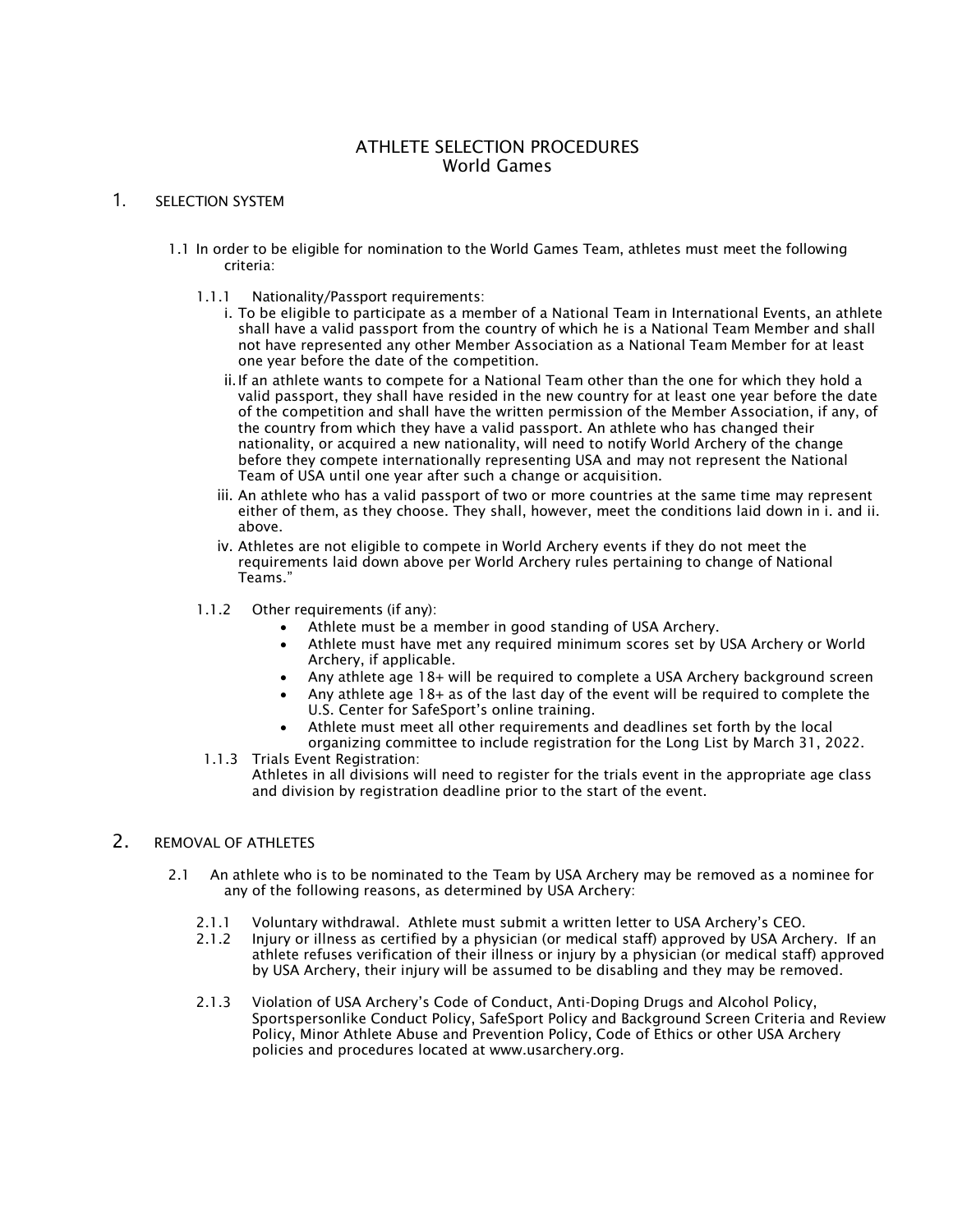An athlete who is removed from the Team pursuant to this provision has the right to a hearing per USA Archery's Bylaws and Disciplinary Proceedings and Grievance Policy, Article XV) and the USOPC's Bylaws, Section 9.

2.2 An athlete may be removed as a nominee to the Team or from the Team for an adjudicated violation of IOC, PASO, IPC, WADA, IF, USADA and/or USOPC and USA Archery anti-doping protocol, policies and procedures, as applicable.

#### 3. REPLACEMENT OF ATHLETES

Should a vacancy occur prior to the cut off deadline for entries by either the Local Organizing Committee or World Archery, USA Archery will select the next available, eligible archer based on the ranking from the trials process described in this document.

#### 4 SUPPORTING DOCUMENTS

USA Archery will retain the approved Selection Procedures and all supporting documents, including data from the selection process for six months past the date of the conclusion of the World Archery Championships event.

#### 5. REQUIRED DOCUMENTS

The following documents are required to be signed by an athlete as a condition of nomination to the World Archery Championships team:

- USA Archery's Honor Code
- USA Archery's Participation Waiver and Release Form

#### 6. PUBLICITY/DISTRIBUTION OF PROCEDURES

The approved Selection Procedures will be posted/published by USA Archery at [www.usarchery.org.](http://www.usarchery.org/)

# 7. MANDATORY TRAINING AND/OR COMPETITION

All dates and locations of any mandatory training will be announced to team members at least 30 days in advance of the event, if applicable.

#### 8. ANTI-DOPING REQUIREMENTS

Athletes must adhere to all IOC, IPC, PASO, WADA, IF, USADA and USOPC and USA Archery anti-doping protocols, policies and procedures, as applicable. This includes participation in Out-of-Competition Testing as required by the IOC, IPC, PASO, WADA, IF, USADA and USOPC Rules, as applicable.

#### **9. DEVELOPMENT OF SELECTION PROCEDURES**

The following committee/group was responsible for creating these Selection Procedures:

USA Archery CEO, Rod Menzer USA Archery Chief of Sport Performance and Organizational Development, Mary Emmons USA Archery USOPC AAC Rep, Lia Coryell USA Archery Compound Athlete Rep, Paige Pearce USA Archery Events Manager, Sheri Rhodes

#### 10. USA ARCHERY GRIEVANCE PROCEDURES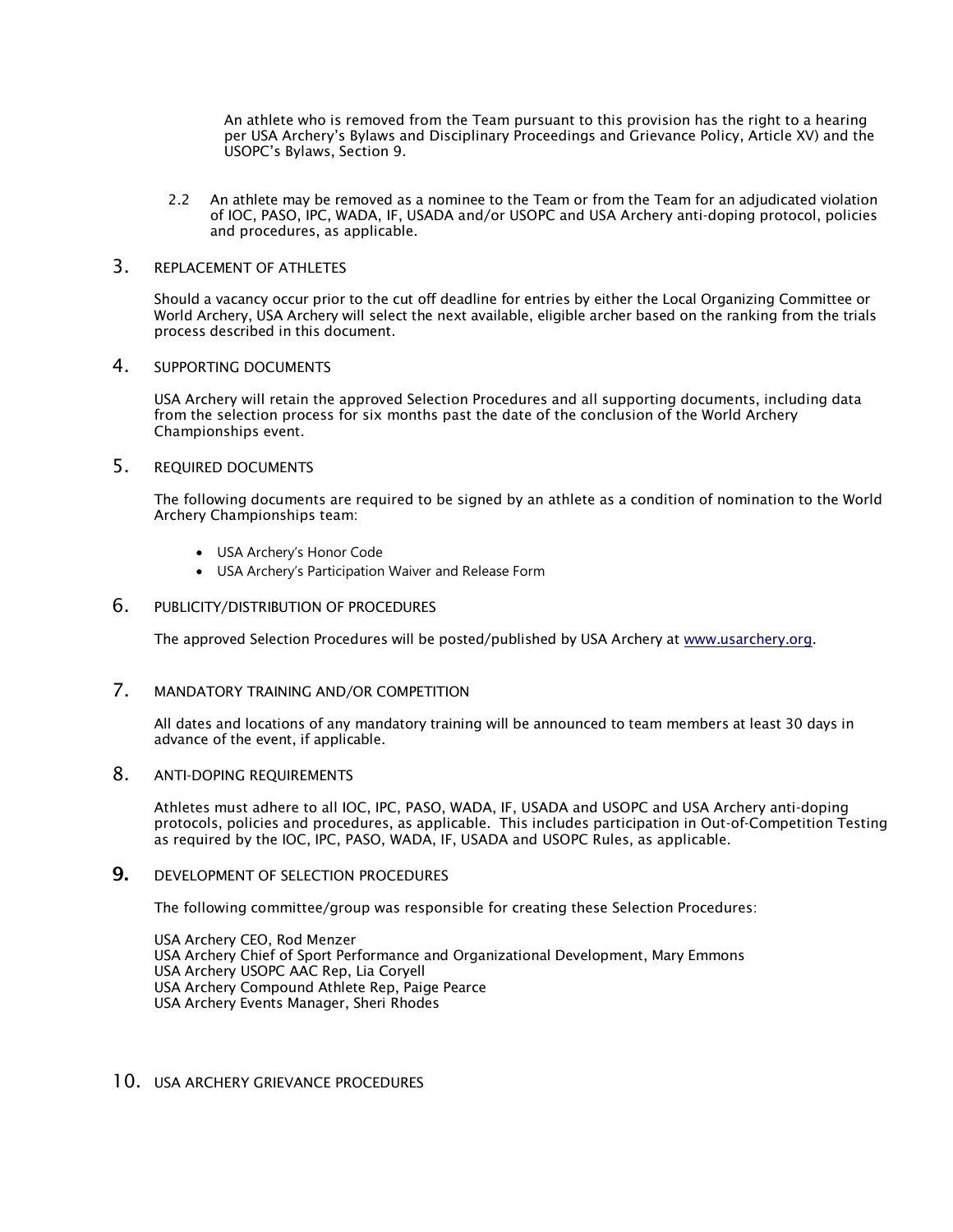The USA Archery Disciplinary Proceedings and Grievance Policy can be found at: [www.usarchery.org](http://www.usarchery.org/)

#### 11. INTERNATIONAL DISCLAIMER

These procedures are based on IOC, IPC, PASO, as applicable, and/or World Archery rules and regulations as presently known and understood. Any change in the selection procedures caused by a change in IOC, IPC, PASO, as applicable, and/or World Archery rules and regulations will be distributed to the affected athletes immediately. The selection criteria are based on the latest information available to USA Archery. However, the selections are always subject to unforeseen, intervening circumstances, and realistically may not have accounted for every possible contingency.

If any force of nature, or force majeure, should cause the altercation or cancellation of any of the selection events listed in this document, these selection procedures will be revised, and approved by the USA Archery Board of Directors.

#### 12. ATHLETE OMBUDSMAN

Athletes who have questions regarding their opportunity to compete that are not answered by USA Archery may contact the USOPC Athlete Ombudsman by:

- Telephone: (719) 866-5000
- Email: [ombudsman@usathlete.org](mailto:ombudsman@usathlete.org)
- [www.usathlete.org](http://www.usathlete.org/)

#### 13. SIGNATURES

I certify that I have read and understand the standards/criteria set by our IF and/or CF (PAG/PPAG only) and incorporated those standards/criteria into our Selection Procedures. I further certify that the information provided herein regarding Athlete Selection Procedures represents the method approved by USA Archery.

| Position                                                           | <b>Print Name</b>  | Signature             | Date    |
|--------------------------------------------------------------------|--------------------|-----------------------|---------|
| <b>USA Archery CEO</b>                                             | Rod Menzer         | Row Merger            | 12/5/21 |
| Chief of Sport<br>Performance and<br>Organizational<br>Development | <b>Mary Emmons</b> | Mary 2. Ennoy 12/5/21 |         |
| USOPC Athletes'<br><b>Advisory Council</b><br>Representative*      | Lia Coryell        | Heapage 12/5/21       |         |

\* If the USOPC AAC Representative has delegated authority to the Alternate AAC Representative to sign the Selection Procedures, attach a letter from the AAC Representative indicating the reason they have delegated authority.

\* Signature by the Athlete Representative constitutes that they have read and understands the Selection Procedures. If the Athlete Representative reads and does not agree with the Athlete Selection Procedures being submitted by USA Archery, they may submit those reasons in writing to USA Archery.

\*If, for some reason, a sport does not have an elected USOPC AAC Representative, USA Archery must designate an athlete from that sport to review and sign the Selection Procedures.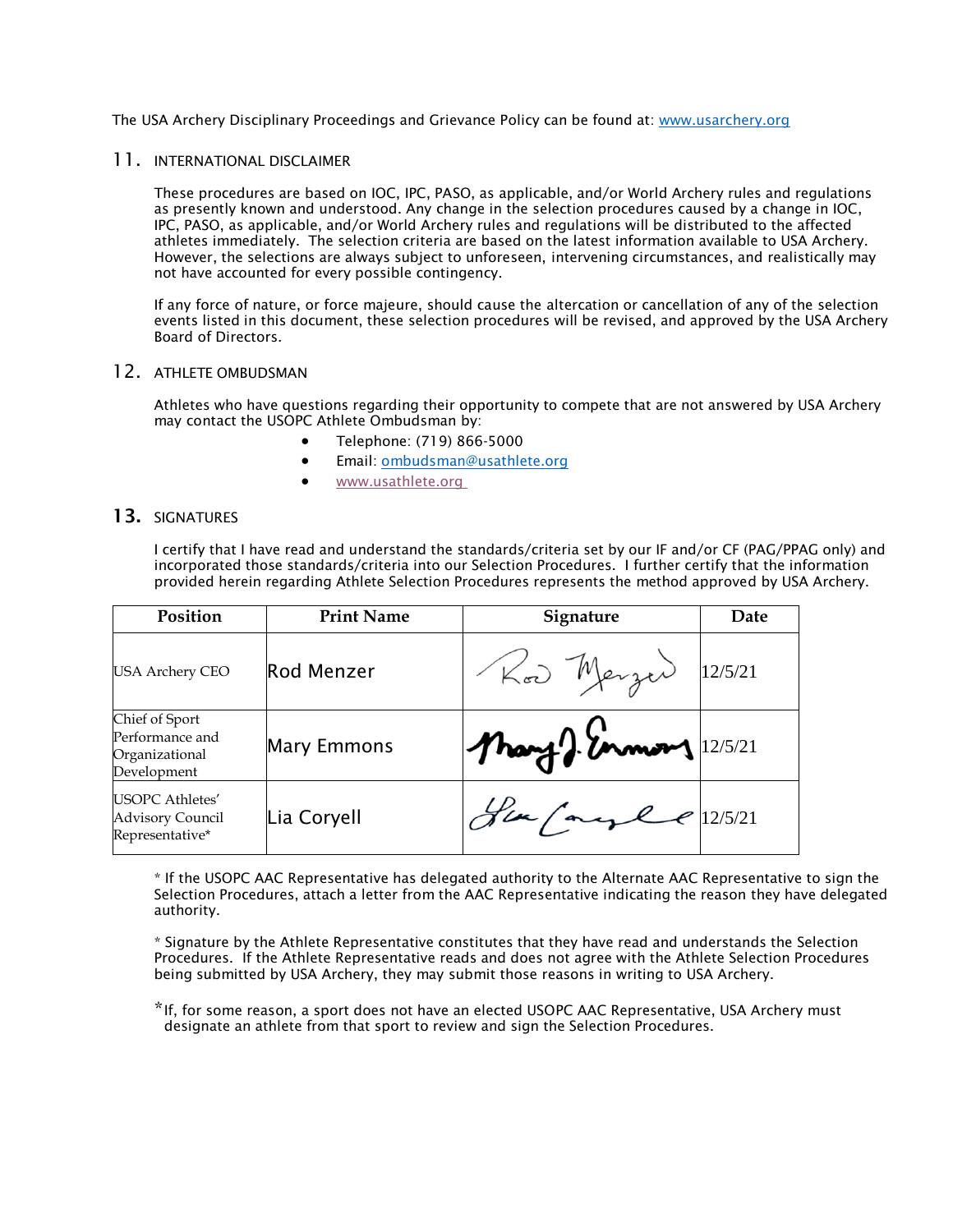# USA Archery

*World Games U.S. Trials*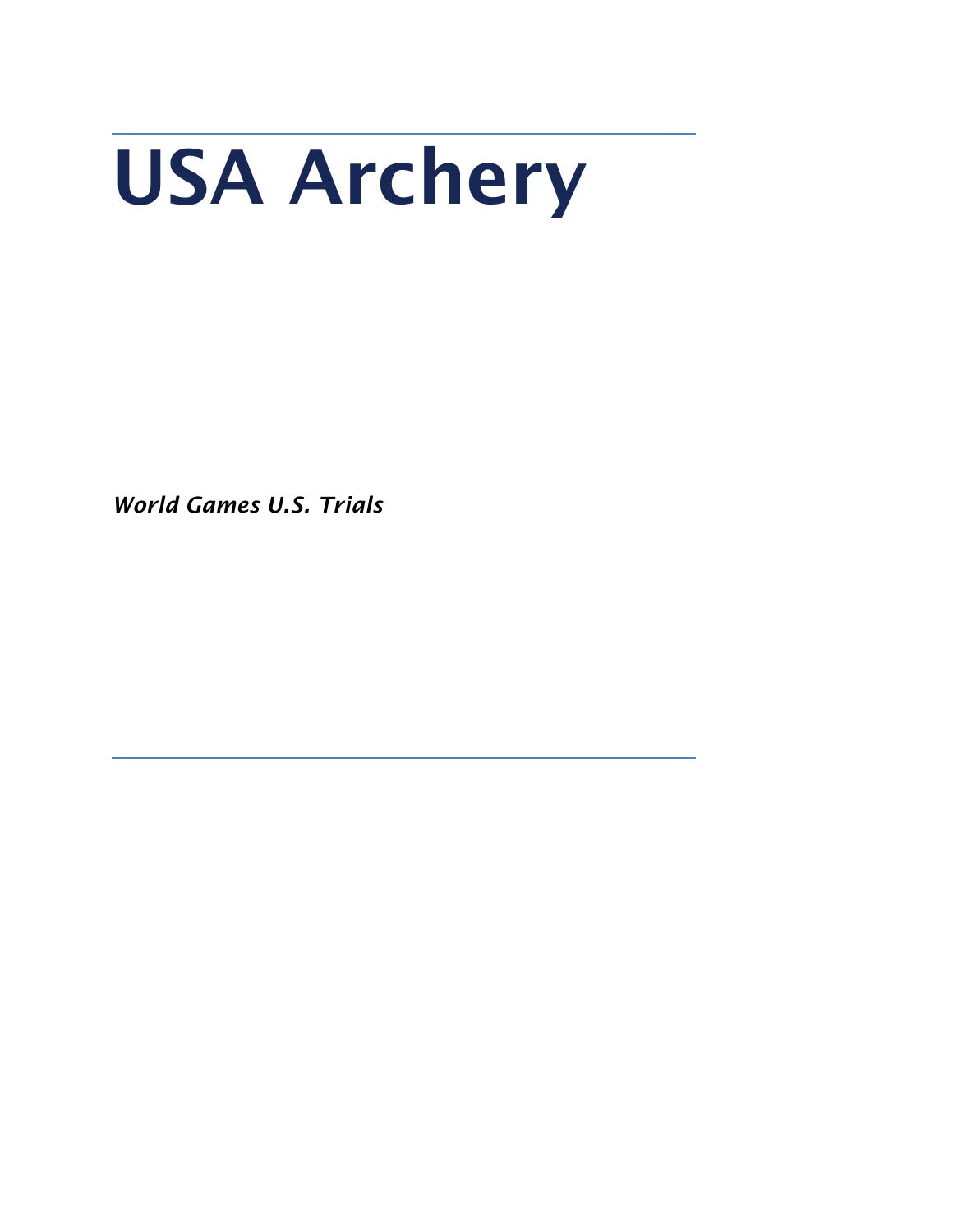# WORLD GAMES U.S. TRIALS - Archery Event Schedule

SHOOTING SCHEDULE SUBJECT TO CHANGE

#### World Games U.S. Trials Schedule – Field Archery: Recurve and Barebow

The World Games U.S. Trials event for Recurve and Barebow will be combined with the 2022 World Field Championships U.S. Trials event. The trials events will have a separate registration fee.

#### TRIALS EVENT FORMAT

- Qualification Round #1: 24 Targets (Unmarked Distances)
- Qualification Round #2: 24 Targets (Marked Distances)
- \*Cut to top 8 per category
- Round of Top 8: 8 targets at marked distances \*Cut to top 4 per category
- Final Round of Top 4: 4 targets at marked distances

#### World Games U.S. Trials Schedule - Compound

The World Games U.S. Trials event for Compound will be combined with the 2022 Arizona Cup USAT event. The trials event will have a separate registration fee.

USA Archery will select the compound team based off of the USA Archery Compound Senior [NRS](https://www.usarchery.org/resources/national-ranking-system-101-081219151015.pdf) following the 2022 Arizona Cup USAT event with the following exceptions:

• The Compound NRS calculation will exclude all international event bonus points

#### World Games U.S. Trials Schedule – Para Compound Open

The World Games U.S. Trials event for Para Compound Open will be combined with the 2022 Arizona Cup USAT event. The trials event will have a separate registration fee.

USA Archery will select the Para Compound Open team based off of the USA Archery Compound Open Para NRS following the 2022 AZ Cup USAT event.

## FIELD ARCHERY: RECURVE AND BAREBOW SELECTION PROCEDURES

1. World Games U.S. Trials Details Field Archery: Recurve and Barebow

#### 1.1 QUALIFICATION ROUND #1: 24 TARGET UNMARKED ROUND

- 1.1.1 A 24 Target Unmarked Round will be shot in accordance with World Archery Rules.
- 1.2 OUALIFICATION ROUND #2: 24 TARGET MARKED ROUND
	- 1.2.1 A 24 Target Marked Round will be shot in accordance with World Archery Rules.
	- 1.2.2 Following the conclusion of the Qualification Round #1 and Qualification Round #2, a cut to the top 8 will be made in each category using the cumulative score from Qualification Round #1 and Qualification Round #2.
	- 1.2.3 A tie for the 8th position will be broken by World Archery Rules (27.3.2) with a single arrow shoot-off at the furthest distance on the marked round.

#### 1.3 ROUND OF TOP 8

1.3.1 The Round of Top 8 will consist of 8 targets at marked distances.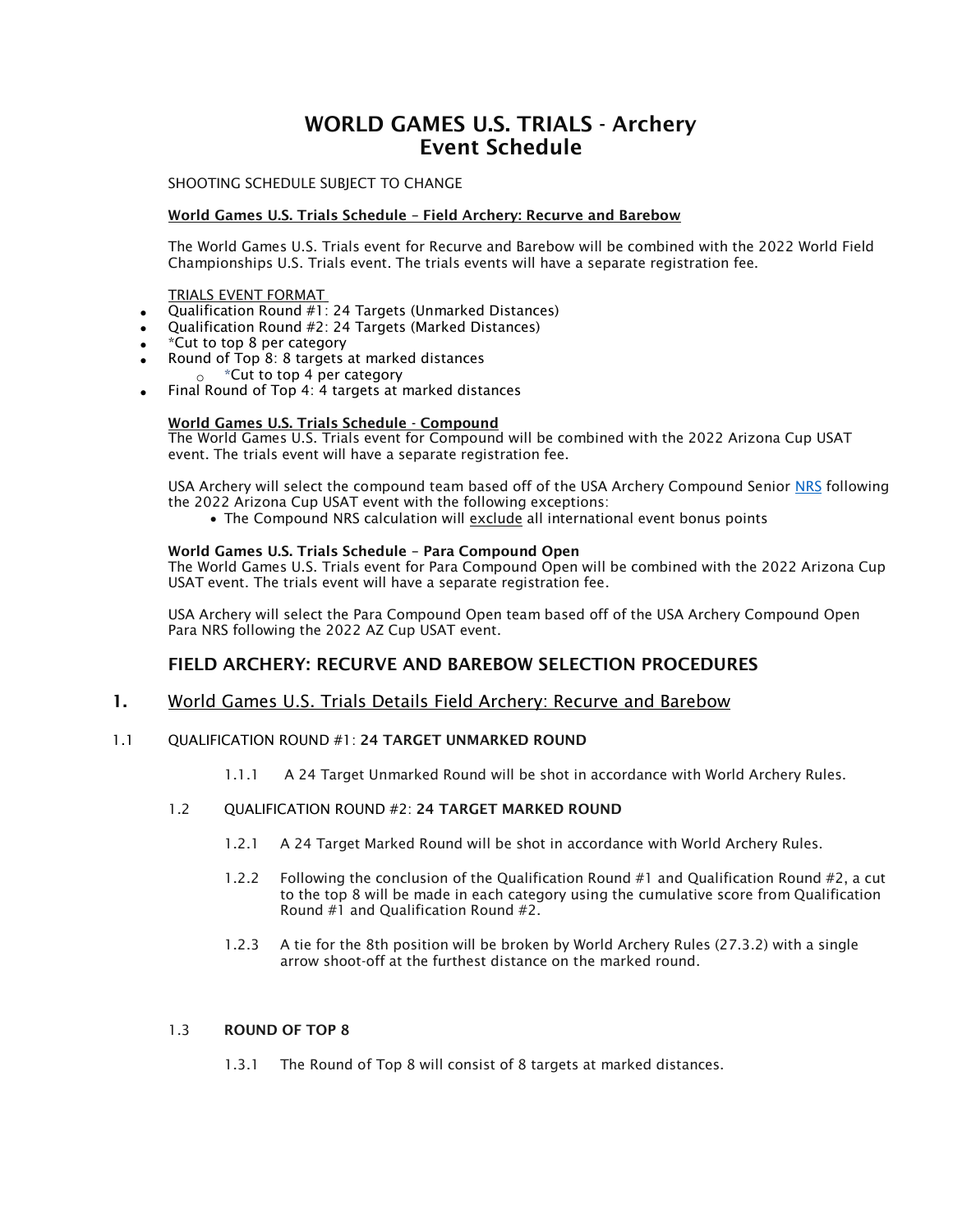- 1.3.1.1 A cut to the top 4 in each division will occur following the Round of Top 8. The total cumulative score from Qualification Round #1, Qualification Round #2 and Round of Top 8 will determine the top 4 archers to advance.
- 1.3.1.2 A tie for the 4th position will be broken by a single arrow shoot-off at the longest marked distance in accordance with World Archery Rules 25.3.2.
- 1.3.2 The top 4 archers will enter the Final Round of 4 consisting of 4 marked targets.
	- 1.3.2.1 The total cumulative score from the Qualification Round #1, Qualification Round #2, Round of Top 8 and the Final Round of Top 4 will determine the final rankings for selecting athletes to the World Games Team.
- 1.3.2.2 A tie for the 3rd position will be broken by a single arrow shoot-off at the longest marked distance for that respective division in accordance with World Archery Rules 25.3.2.

# **2.** Additional Rules Regarding the World Games U.S. Team Trials – Field Archery: Recurve and Barebow

- 2.1 World Archery (WA) Rules apply for all portions of the World Archery Field Championships Trials Event.
- 2.2 Archers are responsible for ensuring their scores are correct.
- 2.3 There will be no equipment failures during the Round of Top 8 or the Round of Top 4.
- 2.4 Upon commencement of Qualification Round #1 and Qualification Round #2 the Qualification Round Scores are considered final.
- 2.5 Recurve and Barebow Team Athletes will be selected to the World Games Team by Cumulative Score from the U.S. World Games U.S. Team Trials, with the exception of the provisions for the Barebow and Recurve 2020 World Field Champion set forth in 2.6 and 2.7 below.
- 2.6 Barebow Team If a U.S. athlete finishes in 1<sup>st</sup> place in the 2022 World Field Championship Event he or she will automatically be named to the 2022 World Games Team for Barebow. Otherwise, the U.S. World Games U.S. Trials results will be utilized to appoint athletes to the team up to the maximum number of World Games quota slots earned by the U.S. in that division.
- 2.7 Recurve Team If a U.S. athlete finishes in 1<sup>st</sup> place in the 2022 World Field Championship Event he or she will automatically be named to the 2022 World Games Team for Recurve. Otherwise, the U.S. World Games U.S. Trials results will be utilized to appoint athletes to the team up to the maximum number of World Games quota slots earned by the U.S. in that division.

#### 3. Additional Rules Regarding the World Games U.S. Team Trials for Recurve, Barebow, Compound and Para Open Compound

- 3.1 If an archer withdraws from the trials event for any reason other than the reasons listed in the USA Archery Policy for Missing a Required Event that athlete may be subject to a Code of Conduct Violation for affecting the outcome of a trials event and may have to appear before the USA Archery Board of Justice for a hearing, which could result in a sanction.
- 3.2 If an archer, for any reason, is unable to participate or continue in the World Games U.S. Team Trials event, the archer concerned shall be deemed to have abandoned the event. In the event an archer abandons the trials event, the remaining archers will continue to compete with the other remaining archers.
- 3.3 In the event of inclement weather, USA Archery will make every attempt to complete the selection procedures as written; however, if weather or any other circumstance prevents the